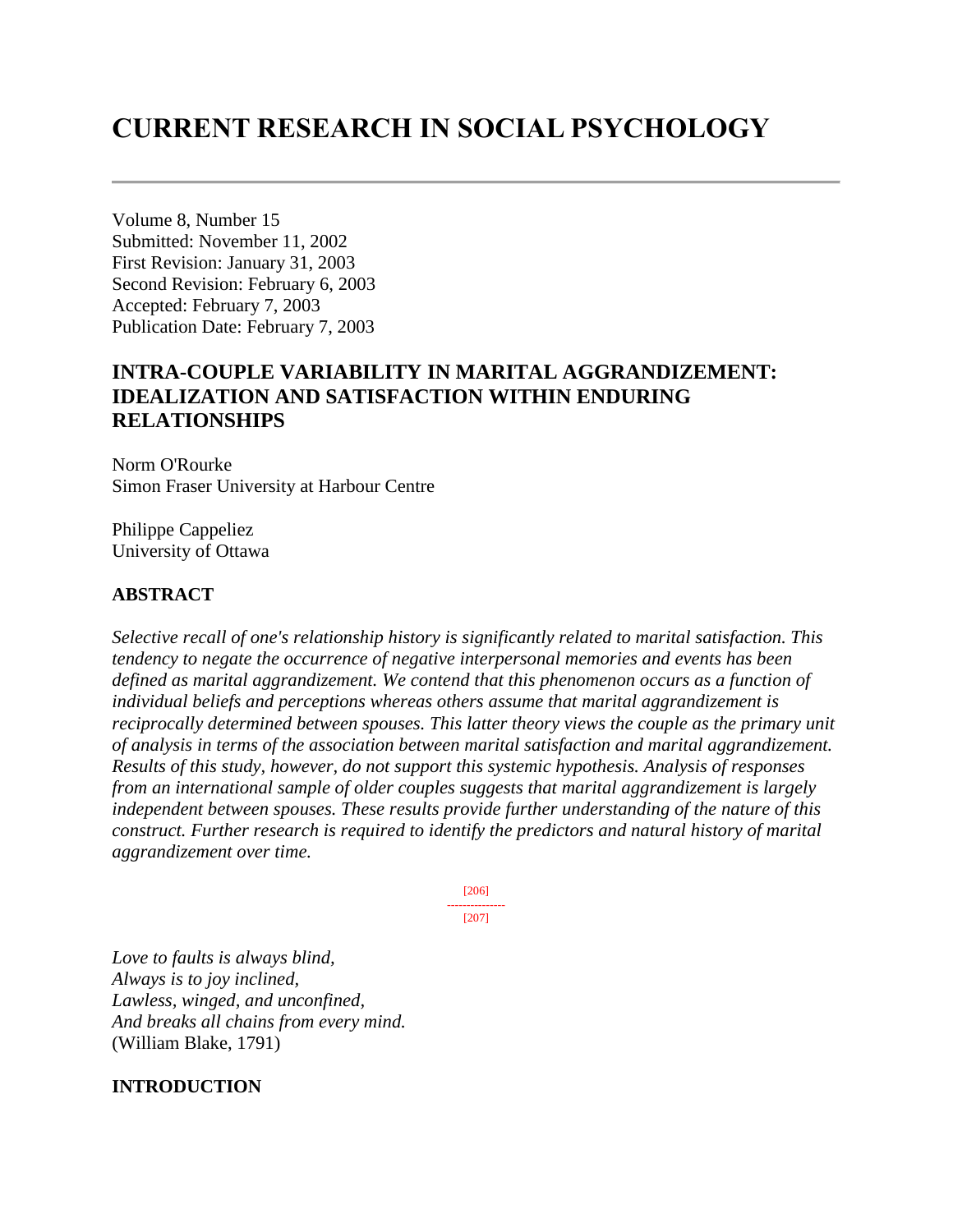It had long been thought that recollections are recalled as first encoded (Lamal, 1979). This view assumed that memories are stored and recalled largely intact. In contrast, contemporary theorists contend that memory is a malleable and adaptive process (e.g., Neisser & Winograd, 1988). As such, events and beliefs are recalled in context of current awareness in order for continuity of meaning and experience to be maintained over time. This view would appear most applicable to memory for personal life events (i.e., autobiographical memories) as selective recall is most likely to occur as a function of their subjective valence (Murray, Holmes, & Griffin, 1996).

Selective recall (and forgetting) has emerged as a significant correlate of marital satisfaction (Grigg, 1994). As a result of previous research, the first author and colleague have defined this tendency to negate the occurrence of negative interpersonal experience as *marital aggrandizement* (O'Rourke & Wenaus, 1998). The current study examines whether this construct is reciprocally determined between spouses or if the individual is the primary unit of analysis irrespective of the beliefs of one's spouse.

### **OPERATIONAL DEFINITION OF MARITAL AGGRANDIZEMENT**

The operational definition of marital aggrandizement evolved from our previous research and others' related work (e.g., O'Rourke & Wenaus, 1998; Schumm, Bollman, & Jurich, 1981). We hypothesize that this construct is a distinct response style by which persons convey an exceedingly positive portrayal of their spouse and marriage (e.g., "My spouse has never made me angry"; "I do not recall a single argument with my spouse"). In effect, martial aggrandizement entails a propensity to discount negative interpersonal experience (O'Rourke & Cappeliez, 2002). We therefore assume that this phenomenon entails the suppression of memories previously within awareness or radical reframing of experience such that the valence of interpersonal perceptions are redefined to assume a meaning antithetical to initial perception (e.g., infidelity retrospectively redefined as an opportunity to strengthen one's marriage).

> [207] --------------- [208]

We further assume that marital aggrandizement does not entail psychopathology but serves an adaptive function (O'Rourke et al., 1996). It is believed that married persons reconcile the continuity of their relationships with negative interpersonal experience. In other words, awareness that one has chosen to remain married to the same person may be incongruent with beliefs that challenge this decision. In order to sustain contentment, spouses attend to beliefs that support the continuity of the relationship (O'Rourke, 2002). Beliefs incongruent with current satisfaction are less likely to be recalled and retained (Karney & Coombs, 2000).

Furthermore, we contend that those who convey idealized depictions of their relationship invariably provide elevated responses to other couples measures (O'Rourke & Cappeliez, 2001); however, contentment within marriage does not necessarily entail aggrandizement of one's relationship history. Marital satisfaction can exist independent of marital aggrandizement whereas it is assumed that the reverse cannot occur (i.e., marital aggrandizement without marital satisfaction). In other words, marital aggrandizement is but one means by which marital satisfaction can be perceived.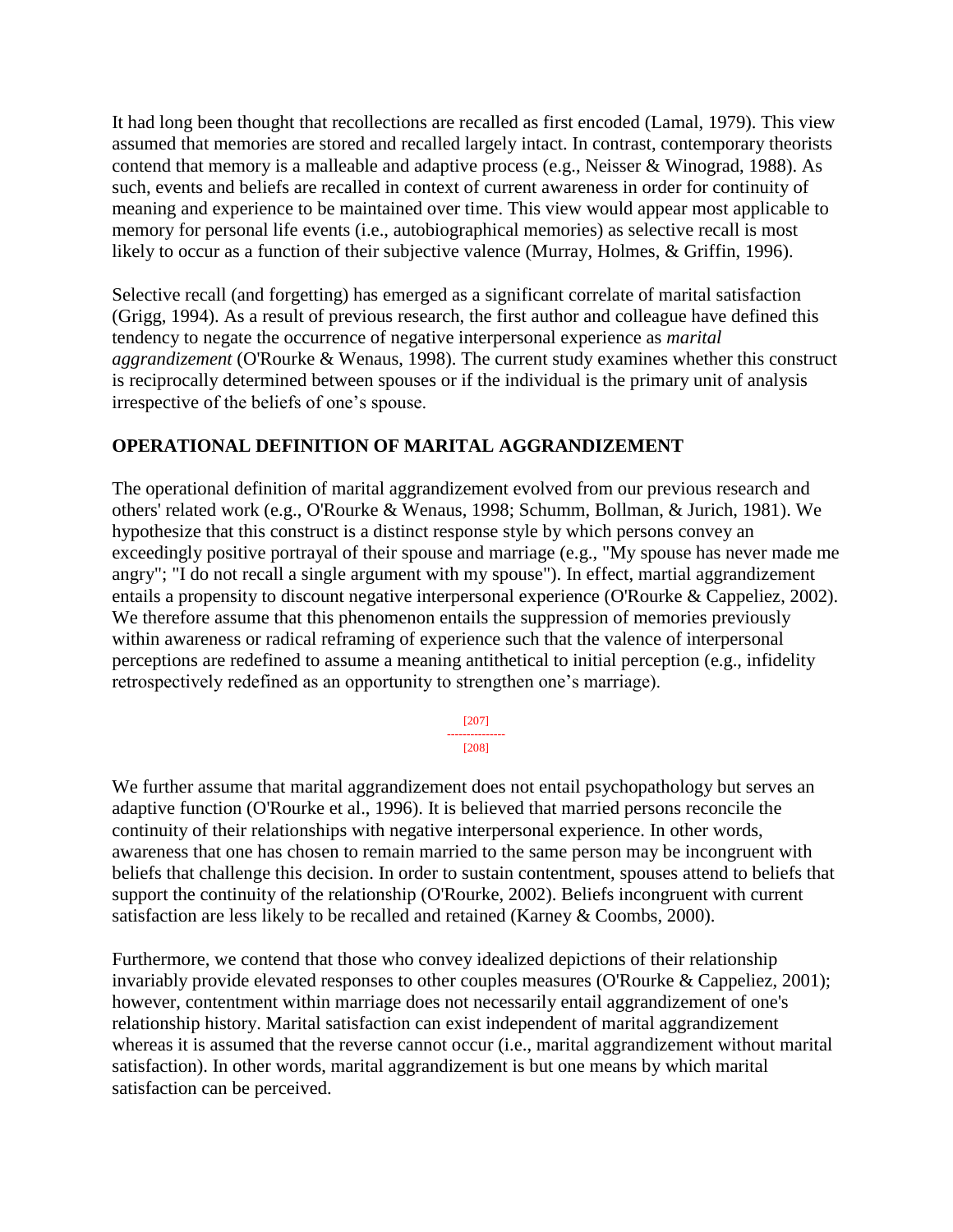### **IS MARITAL AGGRANDIZEMENT A DYADIC CONSTRUCT?**

In prior research with spouses of persons with dementia, the first author and colleague asserted that the individual is the locus of origin of marital aggrandizement (O'Rourke & Wenaus, 1998). Within this patient-caregiver dyad, it is unlikely that spouses reinforce each other's perceptions. Indeed, the capacity to engage in reciprocal reflection upon shared autobiographical memories becomes impossible as neurodegeneration strips patients of their memories (DeLongis & O'Brien, 1990).

A contrary view is held by Fowers and Applegate (1996) who contend that marital aggrandizement is reciprocally determined between spouses. They assume a sequence of circular reinforcement by which perceived satisfaction spirals upward within couples. Perceptions of the marriage become exclusively positive as each reinforces these beliefs of the other. Fowers and Applegate (1996) find support for this systemic hypothesis of reciprocal reinforcement in the significant correlation between marital aggrandizement and marital satisfaction.

One explanation for this discrepancy may be a function of the study samples. For instance, we examined responses from spouses of persons with dementia (O'Rourke et al., 1996). As a result, marital aggrandizement may be inordinately affected by caregiving demands. Is it possible to generalize results from this population to couples not facing the hardship of such a debilitating illness?

In contrast, the sample analyzed by Fowers and Applegate (1996) appears overly heterogeneous with some couples married for only a few months. One can assume that perceptions of the relationship change over the course of one's marital history (Holmberg & Holmes, 1994). Again, sample characteristics preclude definitive conclusions about the nature of marital aggrandizement and its relation with marital satisfaction.

> [208] --------------- [209]

The present study examines the nature of the interrelation between marital aggrandizement and marital satisfaction. The reciprocal reinforcement hypothesis (Fowers & Applegate, 1996) is contrasted with our view that marital aggrandizement and marital satisfaction are primarily the product of individual beliefs and perceptions. Responses from an international sample of adults married 20 or more years is examined to addresses this question.

This theoretical distinction is germane in terms of our understanding of the etiology of marital aggrandizement and its relationship with marital satisfaction. The means by which researchers study marital aggrandizement within and among couples requires such prior understanding. Identifying the individual versus the dyad as the locus of origin determines the analytic strategies by which this construct should be studied in future research (Kashy & Snyder, 1995).

### **METHODS**

### **Participants**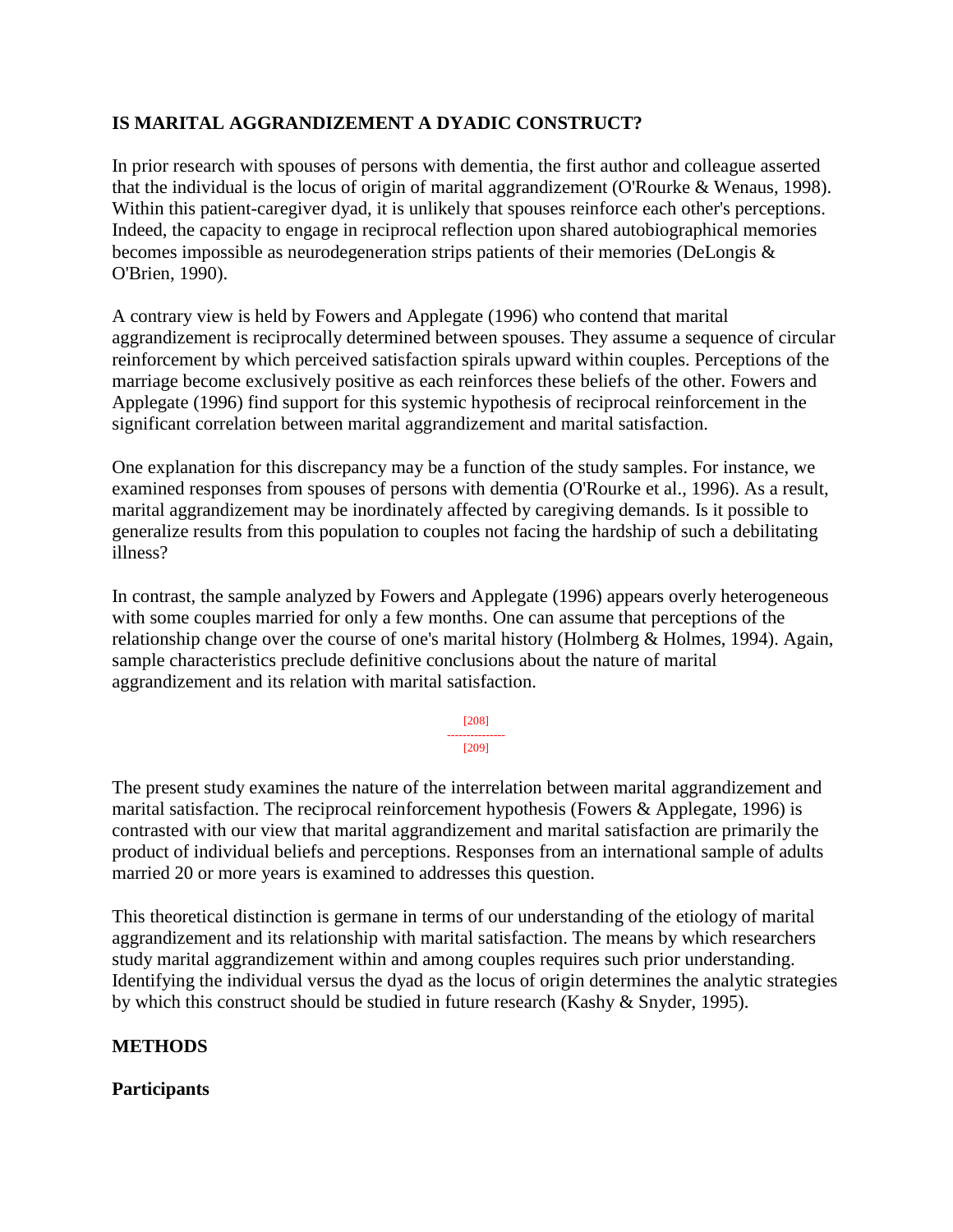Although marital aggrandizement can exist at any point, it can be measured with greater accuracy in later relationship stages. Among newlyweds, for instance, idealization of the relationship may reflect the novelty of married life and less than complete knowledge of one's spouse. Early on, one may endorse the statement, "I have never known a moment of sexual frustration during my marriage", because this experience has yet to occur. Credible endorsement of such statements, however, becomes increasingly unlikely with the passage of time. Given this understanding, participation in the current study was restricted to those within enduring marriages.

Eighty-four couples were recruited for the current study. The average age of participants was 63.4 years with 14.8 years of formal education on average. Participants had been married an average of 37.2 years. The majority were in their first marriage (88%) though a notable percentage had been married twice (10%) or more (2%). Seventy-six percent of participants stated that the quality of their marriage was either excellent or very good. Similarly, 50% indicated that they believed they were happier than the average couple. Only 2% stated that they were less happy.

> [209] --------------- [210]

### **Table 1. Descriptive Features of Participants and Study Variables (N = 84 dyads)**

| Feature                          | Mean $(SD)$ | Alpha<br>Range |
|----------------------------------|-------------|----------------|
| Age of Participants              | 63.4(9.33)  | 50 to 95       |
| <b>Years Married</b>             | 37.2(9.25)  | $20$ to 60     |
| <b>Years of Education</b>        | 14.8(3.66)  | 0 to 25        |
| <b>Chronic Health Conditions</b> | 1.88(1.37)  | $0$ to 6       |

| Marital Aggrandizement<br>Scale |            |                        |     |
|---------------------------------|------------|------------------------|-----|
|                                 |            | 90. (3.93) 0 TO 15 .82 |     |
| Husbands<br>Wives               | 6.17(4.25) | 0 TO 15                | .85 |
| <b>Dyadic Adjustment Scale</b>  |            |                        |     |
| Husbands                        | 112(19.7)  | 22 TO 144 .92          |     |
|                                 | 111(16.7)  | 57 TO 136 .91          |     |
| Wives                           |            |                        |     |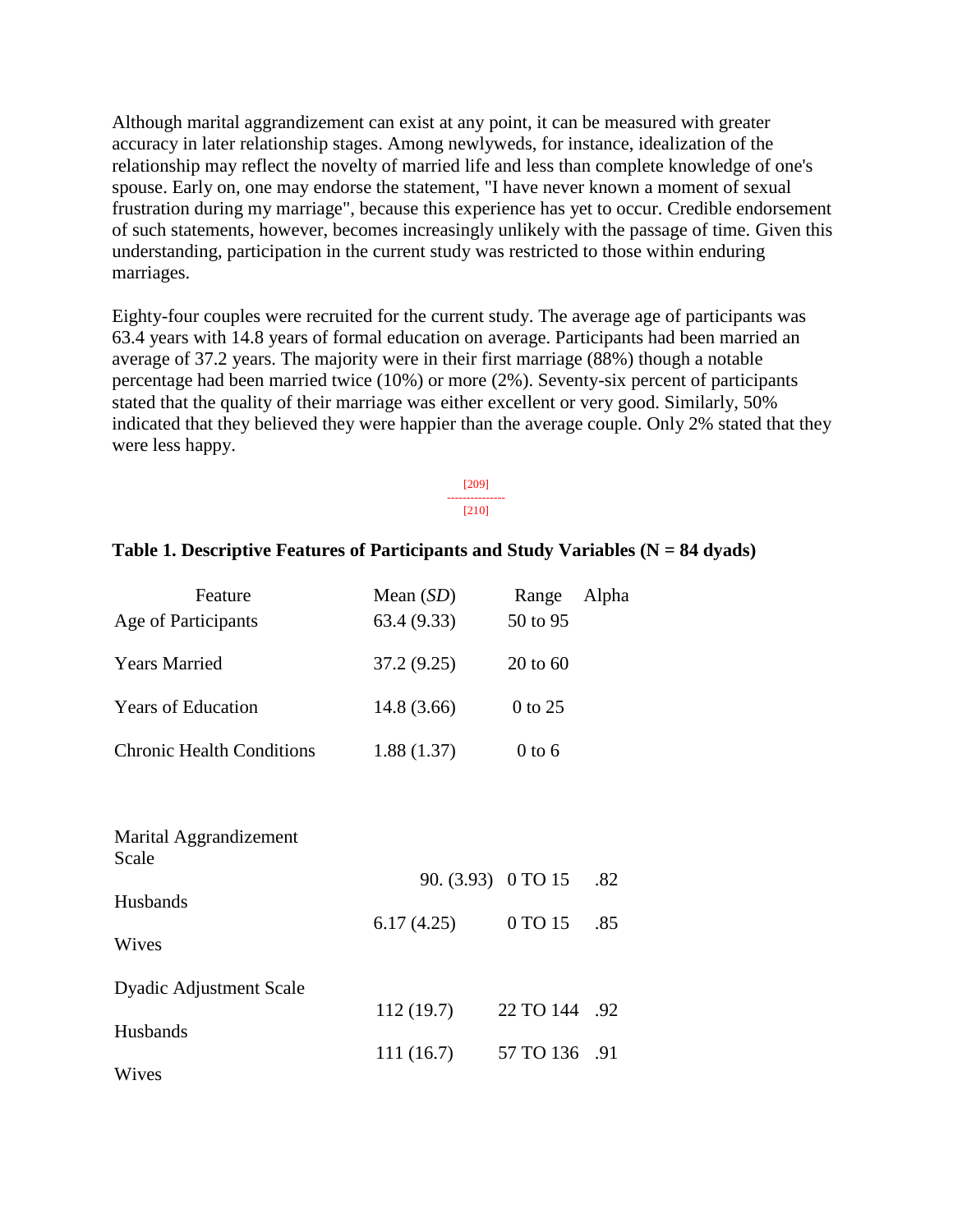### *Printed Page Participants*

A total of 66 couples completed the printed-page version of study questionnaires. These respondents were recruited through media advertisements, notices appearing in seniors' publications, contacts with community groups, and word-of-mouth. The majority of questionnaires were returned and completed. This high rate of response is due to the fact that prospective participants expressed interest, or agreed to take part, before questionnaires were sent to them.

> [210] --------------- [211]

### *Internet Participants*

Eighteen additional couples participated via an Internet website where study questionnaires were posted. Data were forwarded automatically by e-mail as participants proceeded from one page to the next. Questionnaires were routed through the Internet service provider thus masking the email address and time zone in which responses originated.

Postings announcing this study were placed at dedicated websites for seniors (e.g., American Association of Retired Persons, SeniorNet, 50+ Net, Age of Reason). Direct appeals were also made to older adults seeking e-mail pen-pals, a request for participants was placed in an Australian electronic senior's newsletter [\(http://www.aboutseniors.com.au\)](http://www.aboutseniors.com.au/), and reciprocal links were placed between this website and others directed toward older adults.

Of those who identified their country of origin, more than 70% stated that they lived in the United States. Participants from Canada, Australia and New Zealand were also recruited. Roughly one-third of participants did not provide geographic information precluding countryspecific comparisons.

Of note, Internet and printed-page participants appear largely indistinguishable as few demographic differences appear between groups. For instance, age does not differ (*t*[166] = 0.17, *ns*), education ( $t[164] = 1.03$ , *ns*), years married ( $t[166] = 0.03$ , *ns*), nor socioeconomic status based upon work performed either now or prior to retirement (chi-square [5, *n*=167] = 7.18, *ns*). The primary between group difference pertains to physical health as Internet respondents endorsed more chronic health conditions as compared to printed-page respondents (*t*[165] = 2.40,  $p < .05$ ).

Geography is a further criterion that distinguishes participants. The majority of printed-page participants live in Canada whereas Internet respondents live primarily in the U.S., and most in rural areas. Higher than expected rates of rural participation may be explained by the fact that persons outside of urban centers are less often solicited to participate in academic research.

### **Measures**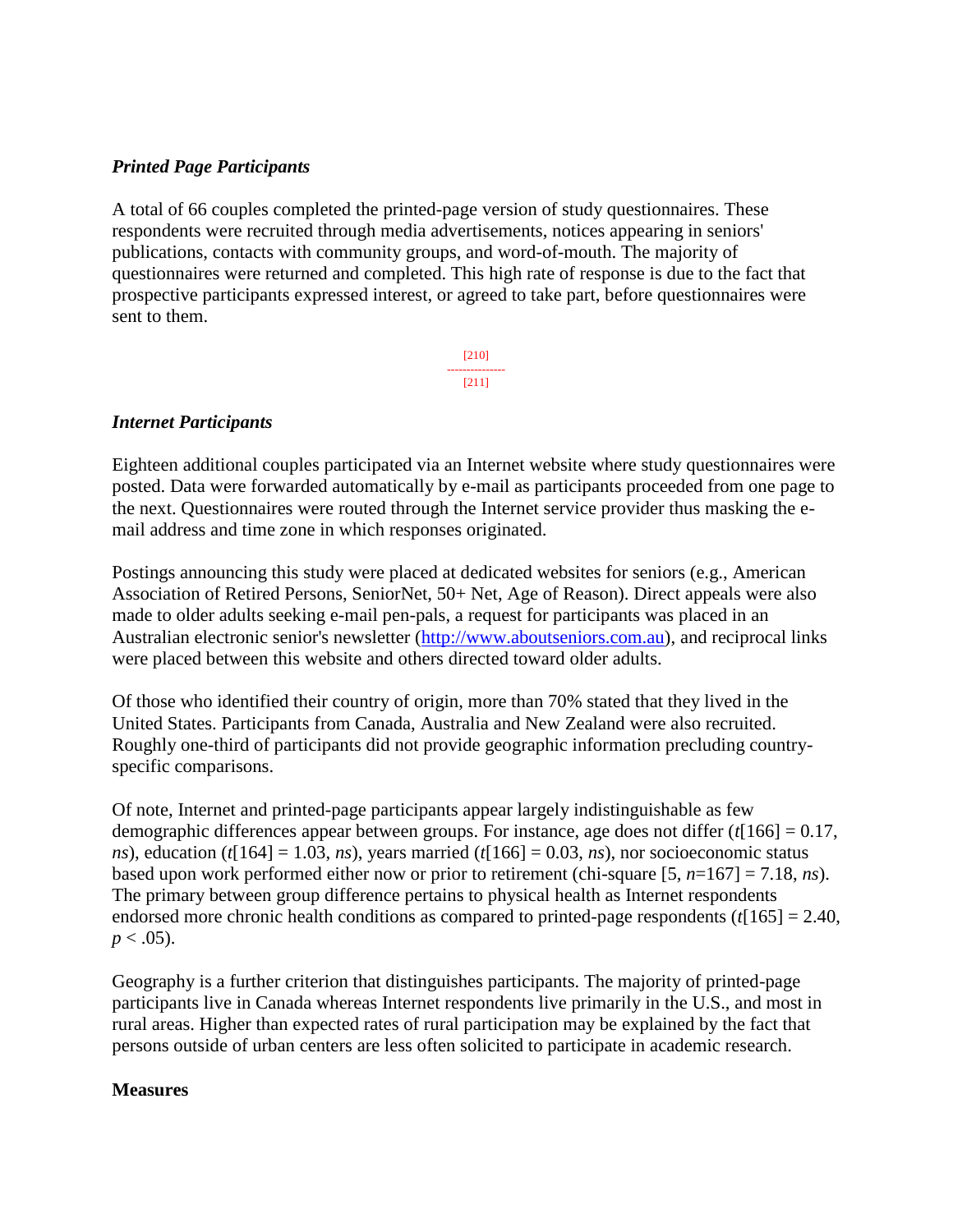### *Dyadic Adjustment Scale*

The Dyadic Adjustment Scale (DAS; Spanier, 1976) is a 32-item measure developed to assess marital satisfaction (e.g., "How often do you confide in your spouse? "; "Do you and your spouse engage in outside interests together? "). Responses are recorded along a series of 5- and 6-point Likert-type scales, two yes/no questions, and one final question which persons are asked to endorse the statement which best reflects their expectation of relationship continuity (six response alternatives provided). The DAS provides a total score composed of four subscale totals. Most often, only the scale total is reported. Scale scores over 99 suggest stability of the marriage and overall satisfaction (Stuart, 1992); however, elevated totals (i.e., DAS > 120), may indicate inordinate self-sacrifice or idealization of the relationship (Kazak, Jarmas, & Snitzer, 1988).



Responses to the DAS have been shown to be internally consistent. For example, Cronbach's alpha for responses to the full scale has been reported as alpha > .89 by various authors (Stuart, 1992). Over an 11 week interval, test-retest reliability of responses has been reported as  $r = .96$ suggesting construct stability (Stuart, 1992).

Concurrent validity of responses to the DAS has been established relative to similar instruments such as the Personal Authority in the Family System Scale (Rabin, Bressler, & Prager, 1993) and the Locke-Wallace Marital Adjustment Scale (as reported by Stuart, 1992). Responses to the DAS have also been purported to possess predictive validity in terms of domestic violence, interpersonal communication, family dysfunction, and depressive affect (Stuart, 1992).

### *Marital Aggrandizement Scale*

The Marital Aggrandizement Scale (MAS; O'Rourke, 2002) was developed as a marital measure of biased responding. (See Appendix 1.) The 18 MAS items were written in extreme terms such that they cannot be endorsed without conveying an inordinately positive depiction of the marriage. Respondents indicate their degree of agreement to each statement upon a 7-point, Likert-type scale. Only upper-end responses (i.e., 6 or 7) are tallied (subsequent to reversal of four negatively-keyed items). Possible MAS totals range from 0 to 18 with higher scores suggestive of greater marital aggrandizement.

Internal consistency has consistently been reported as alpha = .84 and test-retest reliability of responses has been reported as  $r(200) = .80$  over an average interval of 15 months (O'Rourke & Cappeliez, 2002). Responses to the MAS also appear to be gender invariant. In other words, male and female respondents appear to interpret and respond to MAS items in a similar manner (O'Rourke & Cappeliez, 2001).

The concurrent and discriminant validity of responses to the MAS have been demonstrated relative to separate measures of biased responding, marital satisfaction, and psychological wellbeing respectively. In confirmatory factor analytic research, we reported that marital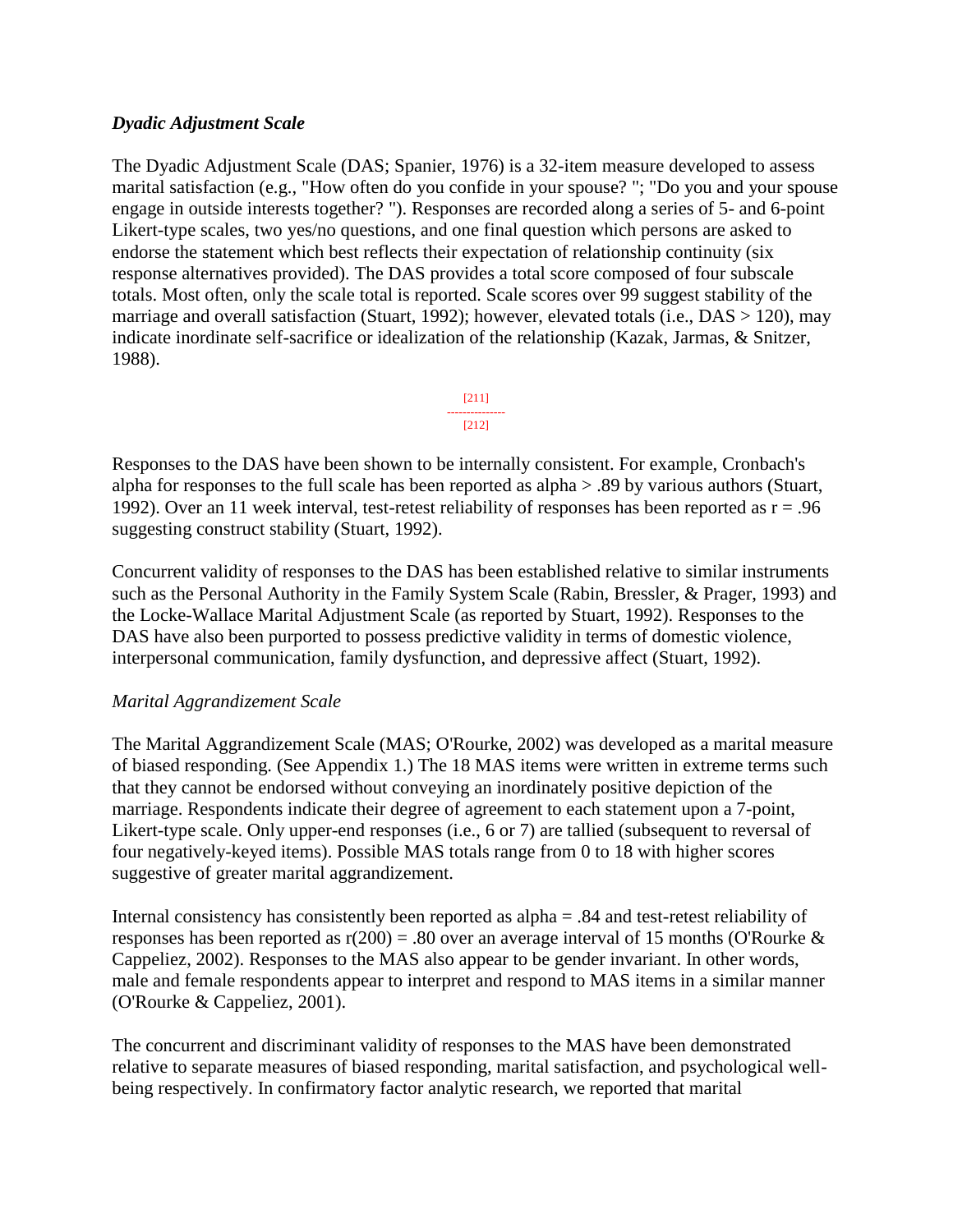aggrandizement loads upon the same latent construct as other indices of biased responding, without significantly loading upon marital satisfaction (O'Rourke & Cappeliez, 2002). This finding supports the assertion that marital aggrandizement exists as a measure of biased responding as opposed to heightened marital satisfaction (cf. Fowers, Applegate, Olson, & Pomerantz, 1994; O'Rourke & Cappeliez, 2002).

Furthermore, our prior research further suggests that response levels to the MAS are similar for both men (alpha = .85,  $M = 5.44$ ,  $SD = 4.16$ ) and women (alpha = .84,  $M = 4.69$ ,  $SD = 3.82$ ; *t*[160] = 1.18, *ns*). Nor do age (r[160] = .06, *ns*), years of education (r[156] = .02, *ns*), years married (r[160] = .15, *ns*), number of times married (r[160] = -.01, *ns*), religious denomination  $(F[8,156] = 1.16, ns)$ , nor religious service attendance  $(r[153] = .08, ns)$  appear related to MAS response levels (O'Rourke & Cappeliez, 2002).

> [212] --------------- [213]

### **Demographics Questionnaire**

We adapted a questionnaire for this study to gather personal data and participant health information. As well as information pertaining to socioeconomic status, participants were asked to indicate if they had been diagnosed with 14 separate chronic health conditions common to older adults (Canadian Study of Health and Aging Working Group, 1994).

#### **RESULTS**

#### **Analysis One**

The first index of note is the low correlation of MAS scores within couples (r[84] = .27,  $p < .05$ ). This coefficient indicates that only 7% of variance in marital aggrandizement scores is shared between spouses. Correlation between DAS scores within couples is somewhat greater  $(r[84] =$ .41,  $p < .01$ ). This too, however, indicates that only 17% of variance in marital satisfaction can be explained by reported satisfaction by one's spouse.

#### **Table 2. Correlation Coefficients among Study Variables (N = 84 dyads)**

| $DAS - Spouse$ .41 |              | DAS - Self DAS - Spouse MAS - Self |       |
|--------------------|--------------|------------------------------------|-------|
| $MAS - Self$       | (.01)<br>.51 | .30                                |       |
| $MAS - Spouse$ .25 | (.01)        | (.01)<br>.56                       | .27   |
|                    | (.01)        | (.01)                              | (.01) |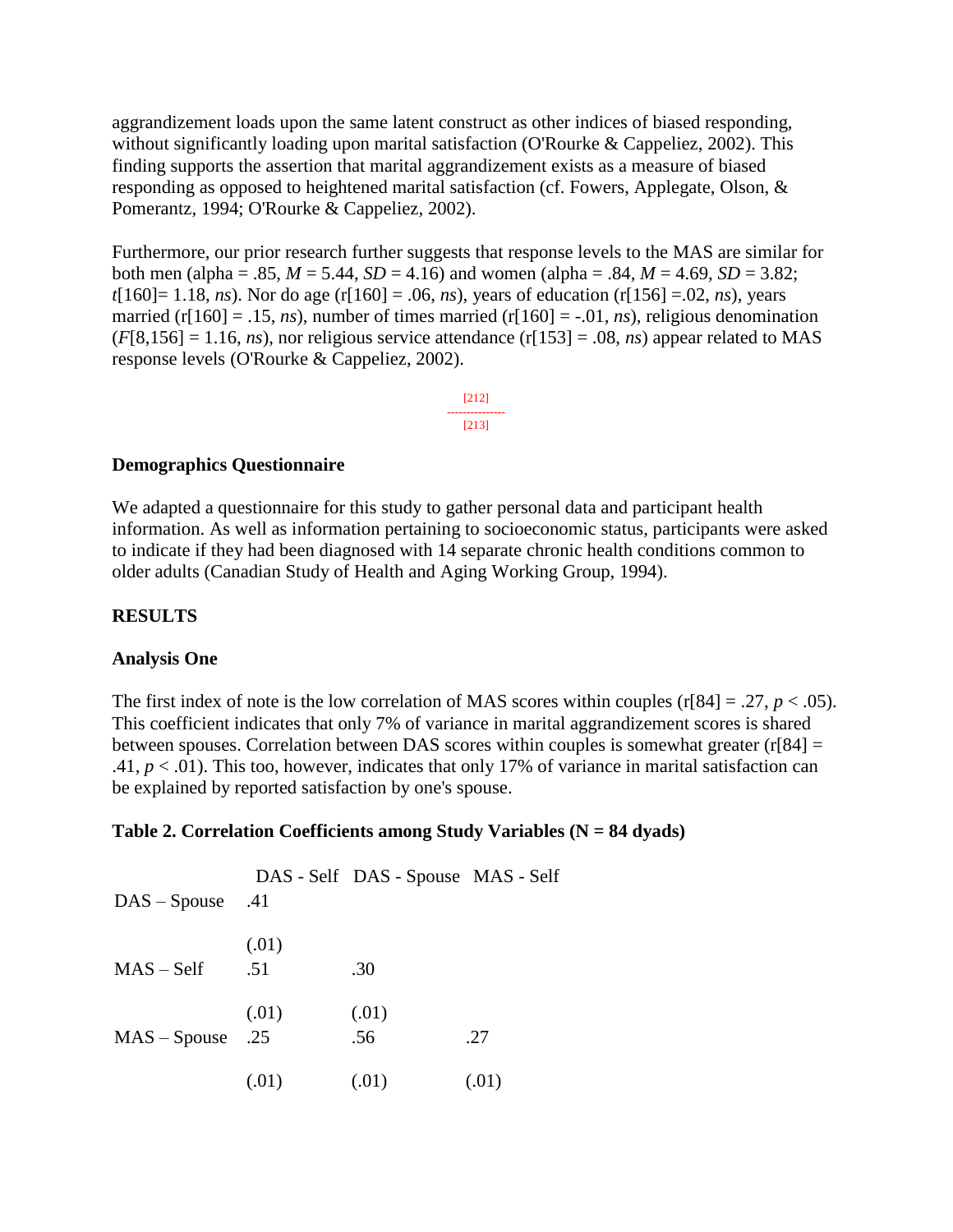*Note.* DAS = Dyadic Adjustment Scale, MAS = Marital Aggrandizement Scale. Parenthetical values represent significance estimates (i.e., *p* values).

#### [213] --------------- [214]

To address this question of nonindependence more precisely, further analyses were performed comparing responses to the MAS and DAS. This was undertaken to examine not only the degree to which one spouse's level of marital satisfaction predicts his or her level of marital aggrandizement, but also the extent to which marital satisfaction influences responding by one's spouse.

The effect of marital satisfaction upon marital aggrandizement for that individual is referred to as an *actor effect* whereas the influence of marital satisfaction upon marital aggrandizement of one's spouse is a *partner effect.* According to Kenny (1996), an actor effect is evident when one spouse's response to a predictor variable affects his or her responses to an outcome variable. In contrast, a partner effect is evident when one's response to a predictor variable affects his or her spouse's response to an outcome variable. To this end, a within-couples regression equation was computed in which difference scores between the responses to both the DAS and MAS by husbands and wives were first calculated. The dependent variable for this equation was the difference between each couple's marital aggrandizement scores and the predictor variable was the difference score in marital satisfaction ( $R_{squared} = .12$ ,  $p < .01$ , beta [within] = .35).

A second regression equation (between couples) was computed in which the average of each couple's MAS scores was predicted by the average of their combined responses to the DAS (*R*  $squared = .34$ ,  $p < .01$ , beta [between] = .58). The actor effect was computed as the average of these two standardized coefficients (actor = .465) whereas the partner effect is the difference of between and within betas, divided by two (partner  $= .115$ ). Given the interrelation between scores, pooled standard errors were computed as well as a modified estimate of degrees of freedom (see Kashy & Snyder, 1995 for these formulae).

The degree to which marital satisfaction contributed to each spouse's level of marital aggrandizement emerged as significant (actor effect;  $t[161] = 6.2$ ,  $p < .01$ ); in contrast, marital satisfaction does not appear to contribute significantly to reported marital aggrandizement by one's spouse (partner effect;  $t[161] = 1.53$ ,  $p > .10$ ). These results support the hypothesis that the individual is the primary unity of analysis rather than the relationship. Marital aggrandizement thus appears unrelated to the level of marital satisfaction expressed by one's partner.

### **Analysis 2**

Based upon initial findings, responses were compared separately for husbands and wives (i.e., shift from the couple as the unit of analysis). With covariance partialed out between marital satisfaction and aggrandizement for husbands and wives, subsequent analyses set out to determine if additional variance was evident across gender. That is, does satisfaction of either husbands or wives predict marital aggrandizement of the other? This question was addressed by path analysis computed with the AMOS program (Arbuckle, 1999). In contrast to multiple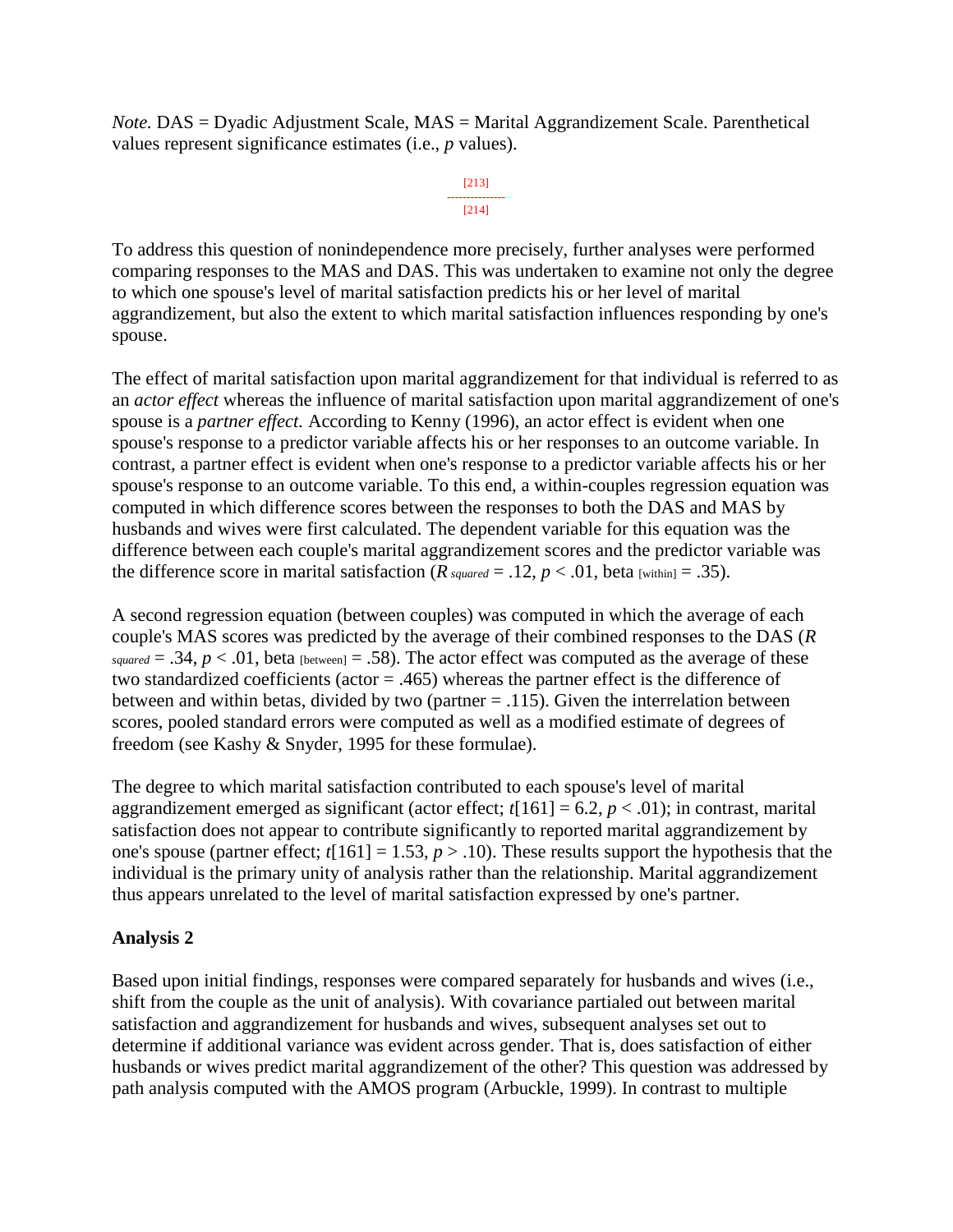regression, SEM allows for simultaneous analysis of covariance among variables thus reducing the likelihood of capitalization on chance.

> [215] --------------- [216]



**Figure 1. Path Analytic Model of Marital Satisfaction and Marital Aggrandizement**

*Note.* Maximum likelihood estimates (standardized solution; parenthetical significance values are expressed as *t* statistics). DAS = Dyadic Adjustment Scale, MAS = Marital Aggrandizement Scale.

This path analytic model provides an effective fit of data (chi-square [df=1] = 1.36, *ns*). The parameter estimates for the within-gender paths and each error term differ significantly from zero (i.e.,  $-1.96 < t$  values  $> 1.96$ ). The Comparative Fit Index suggests effective fit of data (CFI  $= 1.00$ ) and the Root Mean Square Error of Approximation is within acceptable parameters (i.e., RMSEA < .08; RMSEA = .066; MacCallum, Browne, & Sugawara, 1996).

Marital satisfaction significantly contributes to observed variance in marital aggrandizement for husbands and wives in accord with previous results; however, satisfaction does not appear to be associated with marital aggrandizement across gender. With the significant association between DAS and MAS scores controlled, no additional variance emerged to suggest a contribution of marital satisfaction to observed variance in marital aggrandizement across gender. These results, again, are at odds with the hypothesis of reciprocal determination. With responses compared for husbands and wives, the individual again emerged as the locus of origin in terms of the association between marital satisfaction and marital aggrandizement.

> [216] --------------- [217]

#### **Analysis Three**

One final question pertained to a possible synergistic effect that might exist between spouses' responses to the MAS. Is it feasible that an interaction effect in marital aggrandizement as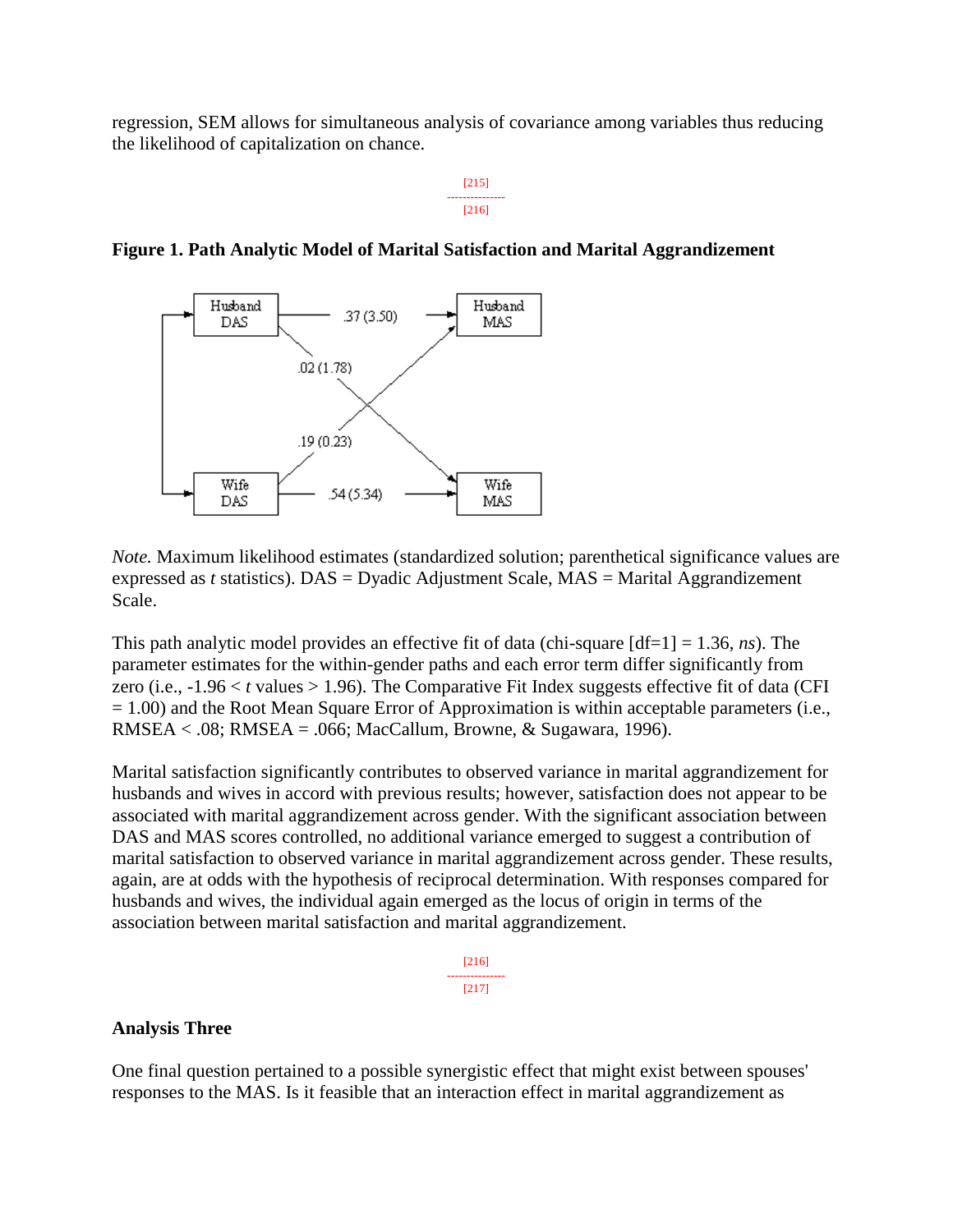reported by husbands and wives may impact marital satisfaction of either gender? To address this question, separate hierarchical regression equations were computed for men and women with a new variable computed as the product of marital aggrandizement scores for each couple (i.e., husband's MAS x wife's MAS). With 84 men and women, this sample size is adequate to guard against Type II errors with four independent variables assuming a medium effect size (Cohen, 1992).

Separate hierarchical regression equations were computed with husband and wives' DAS scores as dependent variables. For both equations, the DAS and MAS scores of one's spouse were first entered as well as the individual's MAS score. The MAS product term was entered as a second step. For neither men nor women did an interaction emerge in terms of couples' marital aggrandizement scores relative to marital satisfaction (*F*[4,79] = .14, *ns* and *F*[4,79] = .64, *ns* respectively). Inclusion of this step provided only 0.1% increase in observed variance in men's DAS scores ( $R$  squared = .29,  $p < .01$ ) and 0.5% increase in women's DAS scores ( $R$  squared = .40,  $p <$ .01). Again, the individual emerged as the locus of origin independent of the perceptions of one's spouse.

## **DISCUSSION**

Results of this study provide consistent support for our assertion that marital aggrandizement exists primarily as a function of the individual's perceived level of marital satisfaction (and vice versa). Negation of negative interpersonal experience does not appear related to a similar propensity by one's spouse. These results support our contention that the individual is the locus of origin of marital aggrandizement. Separate analyses upon data derived from an international sample of older couples provide consistent support for this hypothesis.

One explanation for the contrast between findings of this study and those reported by Fowers and Applegate (1996) pertains to measurement of marital aggrandizement. Whereas Fowers and Applegate (1996) report analyses of responses from the Marital Conventionalization Scale (MCS; Edmonds, 1967), results of this study are based on the more recent Marital Aggrandizement Scale (O'Rourke & Cappeliez, 2002).

Developed in the 1960s, the MCS validation sample recruited by Edmonds was composed of married students from one American university. Given the homogeneity of this sample, duration since validation and the evolution of research and theory, development of a more contemporary measure was warranted (Haynes, Richard, & Kubany, 1995). The MAS emerged as a result.

A further difficulty with Fowers and Applegate's research pertains to use of an abridged version of the MCS (5 versus 15 items). These items were selected as those with the highest item-total correlations from Edmonds' (1967) initial validation study. Although used repeatedly over the past 20 years, it is unclear if this brief measure has ever been validated. More recent research indicates that responses to three of these five items possess weak reliability (O'Rourke, 2001). Divergent findings between this study and previous research may therefore stem from suspect psychometric properties of the brief MCS employed by Fowers and Applegate (1996).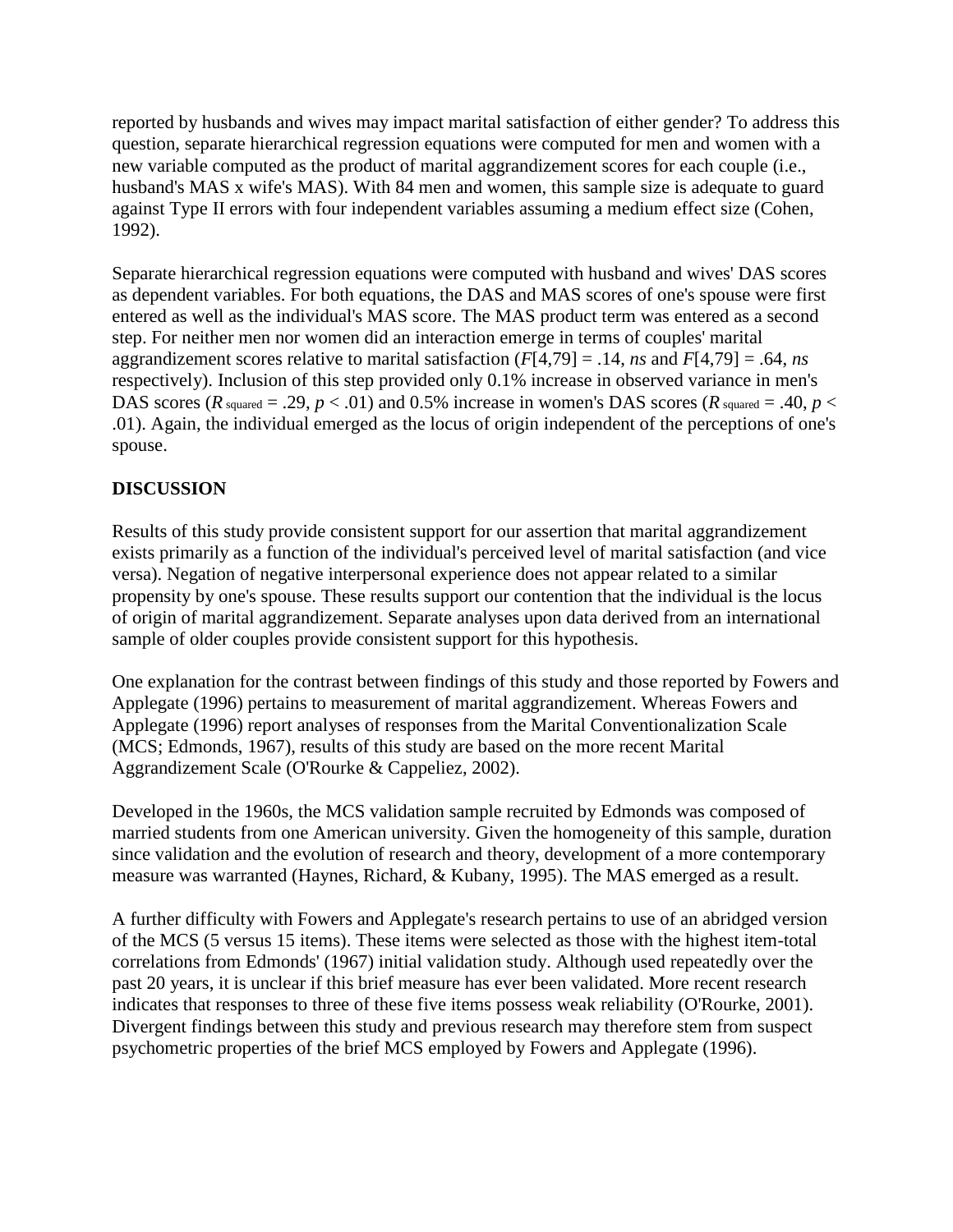### **Generalizability and Study Limitations**

The current study made use of the Internet as a vehicle for data collection thus allowing for recruitment of participants from four nations. Although a significant proportion of these selfselected respondents identified their country of origin, roughly one-third did not provide geographic information. This precluded definitive nation-by-nation comparisons. As a result, country-specific patterns of response cannot be identified.

Use of the Internet has afforded participants considerable anonymity advantageous in response bias research (Paulhus, 1991). With added anonymity, however, comes concern regarding misrepresentation. Even though the title page requested the assistance of persons over 49 who had been married at least 20 years, it cannot be stated definitively that all respondents met these inclusion criteria. For instance, responses from two widowed persons were identified and excluded on the basis of demographic information derived by the final questionnaire.

Nor can it be said that this study is representative of the current cohort of older adults given that participants had completed an average of 14.8 years of formal education. In effect, this grouping is more educated than the norm as the majority had undertaken some post-secondary training. In a study by O'Rourke and Tuokko (2000), a representative sample of older Canadians (*M* = 65.3 years) reported that they had completed an average of 10.3 years of education (*SD* = 3.75). Similar to most research with self-selected participants, persons choosing to take part in this study are more educated than the population from which they are drawn. This limits generalizability as responses may not correspond to older adults with less education. Responses to the MAS and DAS may therefore differ from the broader population.

Results of the current study support our operational definition of marital aggrandizement as the individual appears as the locus of origin within this multinational sample of older adults. Marital aggrandizement does not appear to be reciprocally determined within couples as Fowers and Applegate have suggested (1996). Results of this study, however, need to be replicated with samples from other populations recruited via other methodologies. For instance, the ability to generalize these findings would be considerably increased with recruitment of randomly identified participants (versus self-selected samples). Furthermore, it is yet unclear if the same correlates of marital aggrandizement exist with same-gender couples or younger married adults.

Results of the current and prior studies suggest that marital aggrandizement is a significant phenomenon among older adult couples where illness is not predominant (O'Rourke, 2002). At this time, however, few conclusions can be drawn regarding the origin and role of this construct. Although it appears that the individual is the primary unit of analysis, at what point does it becomes necessary to aggrandize one's marriage? No conclusions regarding cause and effect relationships between study variables can be made as all data were collected at one point. Longitudinal research is required to measure the correlates and antecedents of marital aggrandizement over time.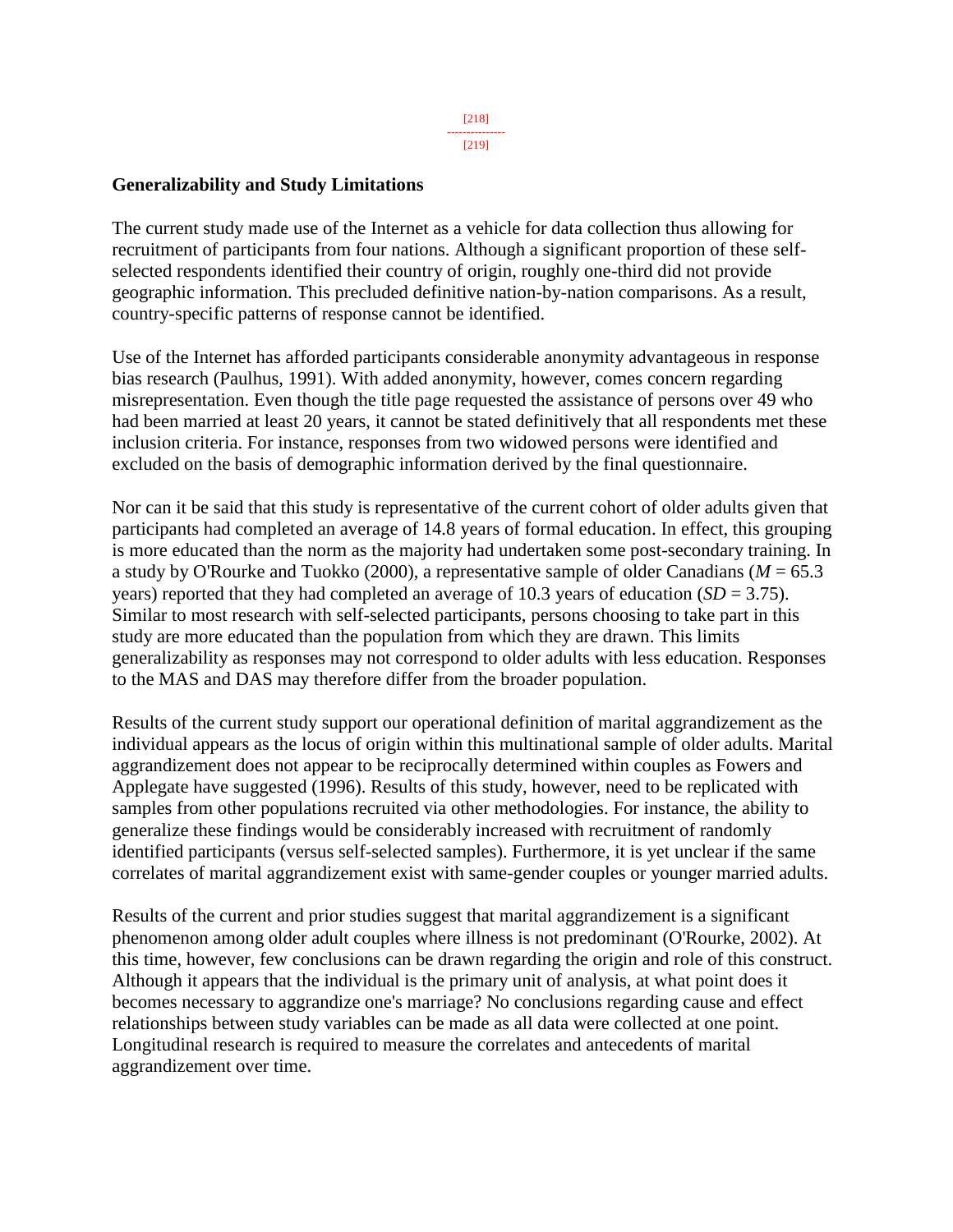[219] ---------------

[220]

### **REFERENCES**

Arbuckle, J. L. (1999). *AMOS Graph version 4.01.* Chicago, IL: SmallWaters Corporation.

Canadian Study of Health and Aging Working Group (1994). Canadian Study of Health and Aging: Study methods and prevalence of dementia. *Canadian Medical Association Journal, 150,* 899-913.

Cohen, J. (1992). A power primer. *Psychological Bulletin, 112,* 155-159.

DeLongis, A., & O'Brien, T. (1990). An interpersonal framework for stress and coping: An application to families of Alzheimer's patients. In M. A. P. Stephens, J. H. Crowther, S. E. Hobfoll, & D. L. Tennenbaum (Eds.), *Stress and coping in later-life families* (pp. 221-239). New York: Hemisphere.

Edmonds, V. H. (1967). Marital conventionalization: Definition and measurement. *Journal of Marriage and the Family, 24,* 349-354.

Fowers, B. J., & Applegate, B. (1996). Marital satisfaction and conventionalization examined dyadically. *Current Psychology: Developmental, Learning, and Personality, 15,* 197-214.

Fowers, B. J., Applegate, B., Olson, D. H., & Pomerantz, B. (1994). Marital conventionalization as a measure of marital satisfaction: A confirmatory factor analysis. *Journal of Family Psychology, 8,* 98-103.

Grigg, D. N. (1994). An ecological assessment of the efficacy of individual and couples treatment formats of experiential systemic therapy for alcohol dependence (Doctoral dissertation, University of British Columbia, 1994). *Dissertation Abstracts International, 55 (8-A),* 2279.

Haynes, S. N., Richard, D. C. S., & Kubany, E. S. (1995). Content validity in psychological assessment: A functional approach to concepts and methods. *Psychological Assessment, 7,* 238- 247.

Holmberg, D., & Holmes, J. G. (1994). Reconstruction of relationship memories: A mental models approach. In N. Schwarz, & S. Sudman (Eds.), *Autobiographical memory and the validity of retrospective reports* (pp.267-288). New York: Springer-Verlag.

Karney, B. R., & Coombs, R. H. (2000). Memory bias in long-term close relationships: Consistency or improvement? *Personality and Social Psychology Bulletin, 26,* 2000.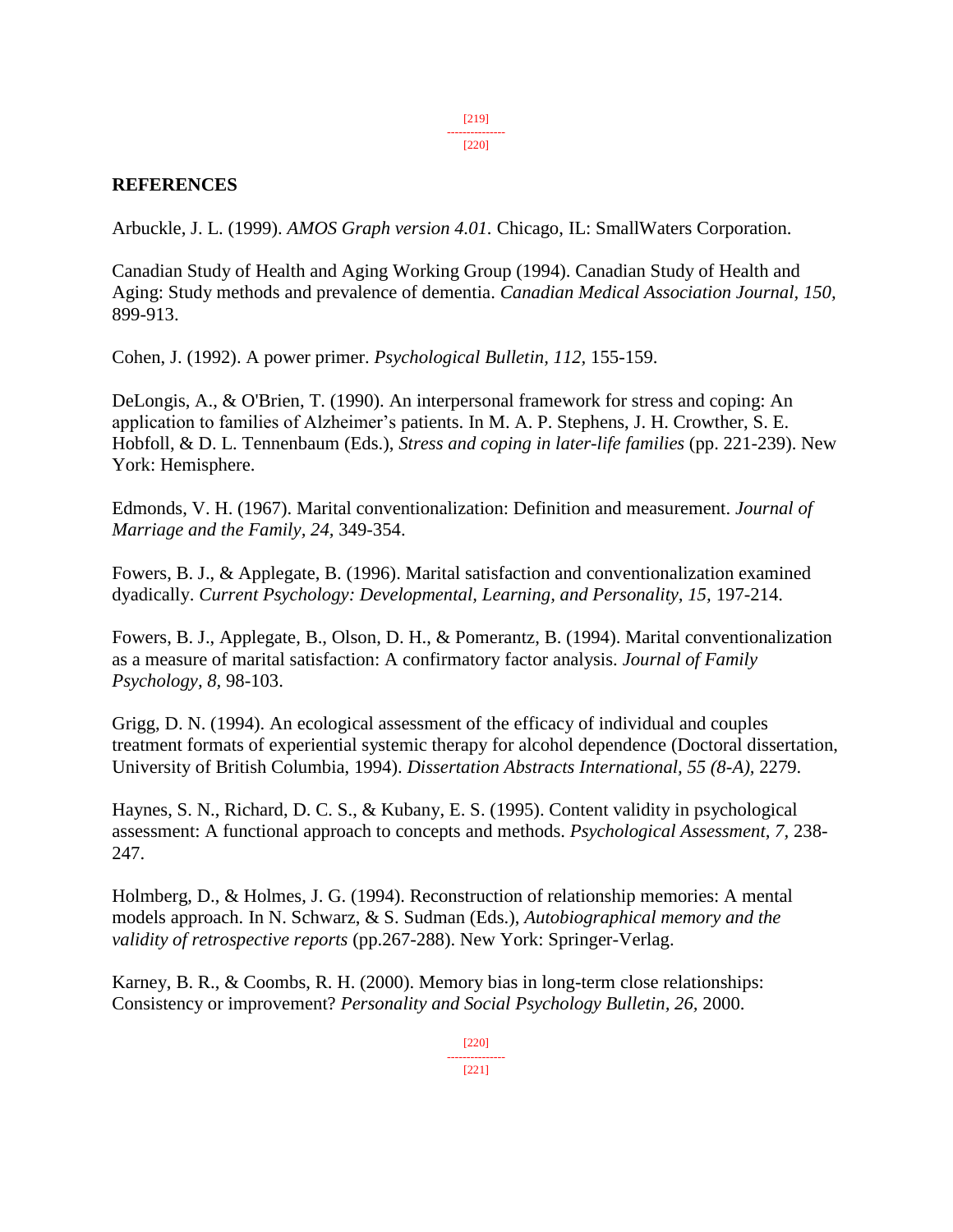Kashy, D. A., & Snyder, D. K. (1995). Measurement and data analytic issues in couples research. *Psychological Assessment, 7,* 338-348.

Kazak, A. E., Jarmas, A., & Snitzer, L. (1988). The assessment of marital satisfaction: An evaluation of the Dyadic Adjustment Scale. *Journal of Family Psychology, 2,* 82-91.

Kenny, D. A. (1996). Models of interdependence in dyadic research. *Journal of Social and Personal Relationships, 13,* 279-294.

Lamal, P. A. (1979). College student common beliefs about psychology. *Teaching of Psychology, 6,* 336-342.

MacCallum, R. C., Browne, M. W., & Sugawara, H. M. (1996). Power analysis and determination of sample size for covariance structure modeling. *Psychological Methods, 2,* 130- 149.

Murray, S. L., Holmes, J. G., & Griffin, D. W. (1996). The benefits of positive illusions: Idealization and the construction of satisfaction in close relationships. *Journal of Personality and Social Psychology, 70,* 79-98.

Neisser, U. & Winograd, E. (1988). *Remembering reconsidered: Ecological and traditional approaches to the study of memory.* Cambridge, UK: Cambridge University.

O'Rourke, N. (2002). A social cognitive model of well-being among older adults. *Constructivism in the Human Sciences, 7,* 65-80.

O'Rourke, N. (2002). Development and validation of a couples measure of biased responding: The Marital Aggrandizement Scale (Doctoral dissertation, University of Ottawa, 2001). *Dissertation Abstracts International, 63(1-B),* 543.

O'Rourke, N. (2001). *Factor structure of the Marital Conventionalization Scale: Marital aggrandizement among spouses of dementia patients.* Poster session presented at the annual Rush University Forum for Research and Clinical Investigation, Chicago, IL.

O'Rourke, N., & Cappeliez, P. (2002). Development and validation of a couples measure of biased responding: The Marital Aggrandizement Scale. *Journal of Personality Assessment, 78,* 301-320.

O'Rourke, N., & Cappeliez, P. (2001). Marital satisfaction and marital aggrandizement among older adults: Analysis of gender invariance. *Measurement and Evaluation in Counseling and Development, 34,* 66-79.

O'Rourke, N., Haverkamp, B. E., Rae, S., Tuokko, H., Hayden, S., & Beattie, B. L. (1996). Response biases as a confound to expressed burden among spousal caregivers of suspected dementia patients. *Psychology and Aging, 11,* 377-380.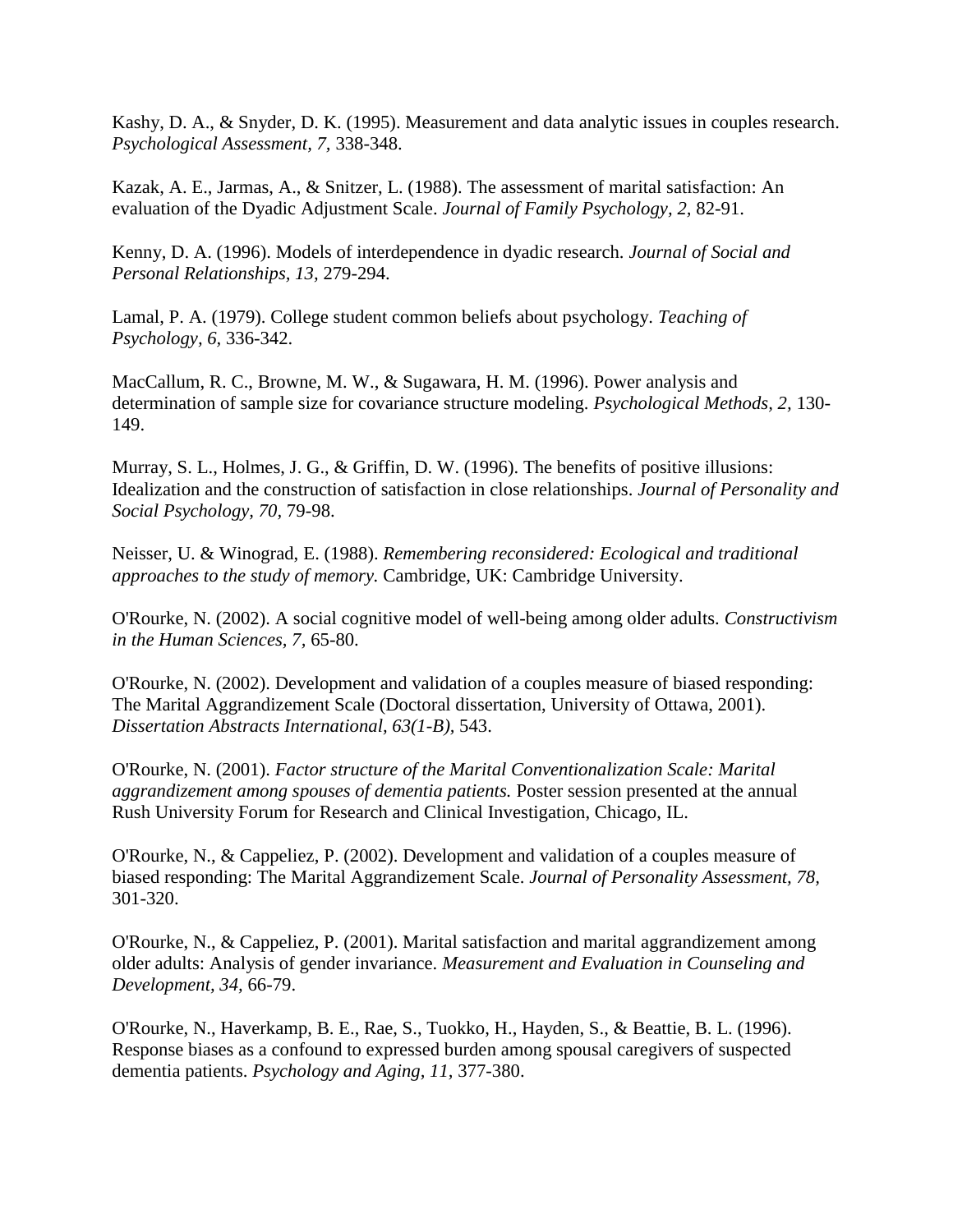#### [221] ---------------

#### [222]

O'Rourke, N., & Tuokko, H. (2000). The psychological and physical costs of caregiving: The Canadian Study of Health and Aging*. Journal of Applied Gerontology, 19,* 389-404.

O'Rourke, N., & Wenaus, C. A. (1998). Marital aggrandizement as a mediator of burden among spouses of suspected dementia patients*. Canadian Journal on Aging, 17,* 384-400.

Paulhus, D. L. (1991). Measurement and control of response bias. In J. P. Robinson, P. R. Shaver, & L. S. Wrightsman (Eds.), *Measures of personality and social psychological attitudes* (pp. 17-59). San Diego, CA: Academic Press.

Rabin, C., Bressler, Y., & Prager, E. (1993). Caregiver burden and personal authority: Differentiation and connection in caring for an elderly parent. *American Journal of Family Therapy, 21,* 27-39.

Schumm, W. R., Bollman, S. R., & Jurich, A. P. (1981). Validity of Edmonds' Marital Conventionalization Scale. *Journal of Psychology, 109,* 65-71.

Spanier, G. B. (1976). Measuring dyadic adjustment: New scales for assessing the quality of marriage and similar dyads. *Journal of Marriage and the Family, 38,* 15-28.

Stuart, R. B. (1992). Review of the Dyadic Adjustment Scale. In L. L. Murphy, J. J. Kramer, & J. C. Conoley (Eds.), *Eleventh mental measurements yearbook.* Lincoln, NB: University of Nebraska Press.

> [222] --------------- [223]

### **APPENDIX 1. MARITAL AGGRANDIZEMENT SCALE**

Using the scale below as a guide, select the number beside each statement to indicate which applies to you, your spouse, or your relationship.

|                                                                                                    |  |  | 2 3 4 5 6 |  |  |  |  |
|----------------------------------------------------------------------------------------------------|--|--|-----------|--|--|--|--|
| Not True - - - - - - - - - - - - - - - - Somewhat True - - - - - - - - - - - - - - - - - Very True |  |  |           |  |  |  |  |

- 1. I cannot imagine having married anyone 1 2 3 4 5 6 7 other than my spouse
- 2. My marriage has not been a perfect 1 2 3 4 5 6 7success \*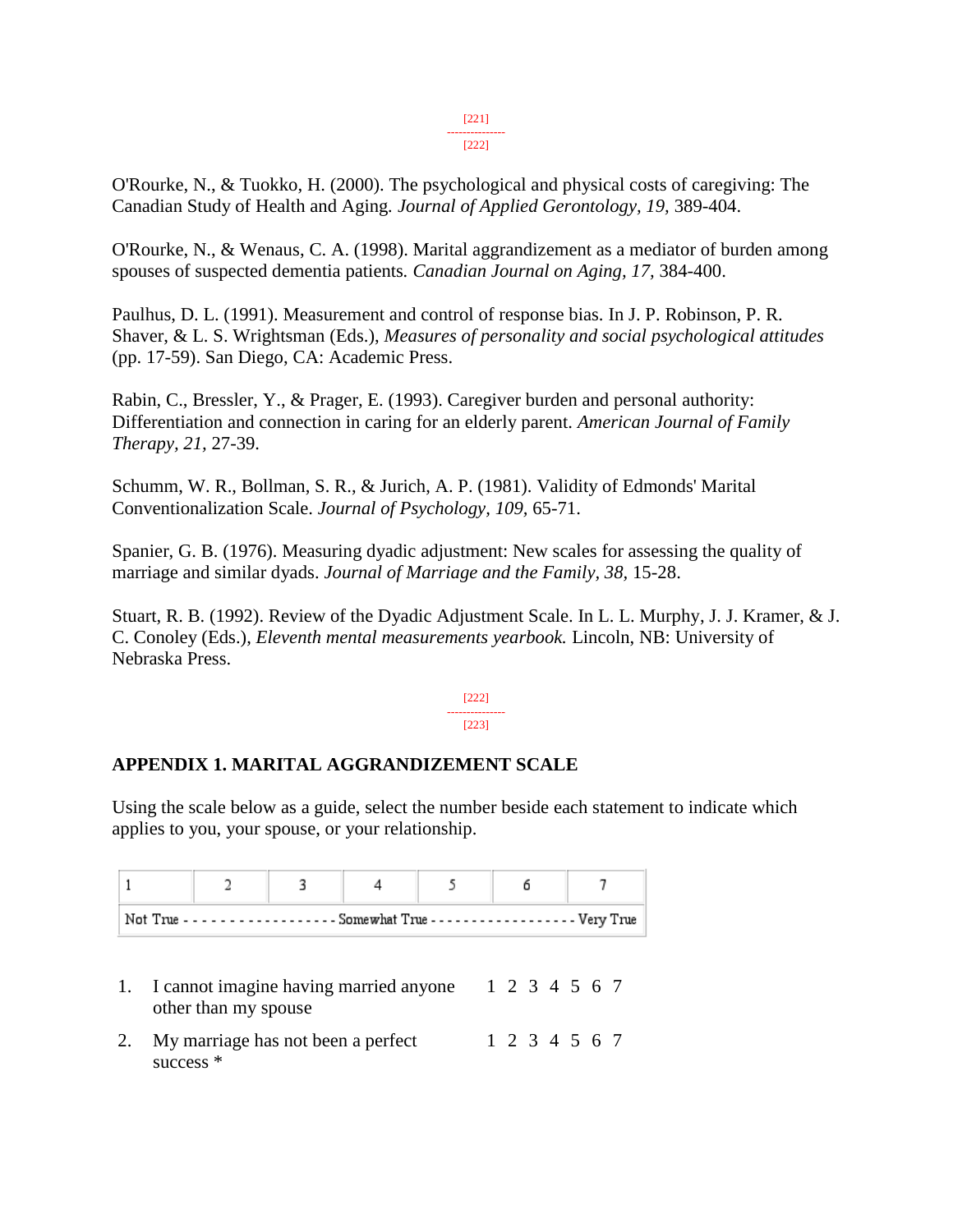| 3.  | There is never a moment I don't feel<br>completely in love with my spouse                                            |  | 1 2 3 4 5 6 7 |  |  |
|-----|----------------------------------------------------------------------------------------------------------------------|--|---------------|--|--|
| 4.  | I have been completely honest at all times<br>with my spouse throughout our marriage                                 |  | 1 2 3 4 5 6 7 |  |  |
| 5.  | Most times, I know what my spouse is<br>thinking before uttering a word                                              |  | 1 2 3 4 5 6 7 |  |  |
| 6.  | My spouse has never made me angry                                                                                    |  | 1 2 3 4 5 6 7 |  |  |
| 7.  | If my spouse has any faults, I am not<br>aware of them                                                               |  | 1 2 3 4 5 6 7 |  |  |
| 8.  | I do not recall a single argument with my<br>spouse                                                                  |  | 1 2 3 4 5 6 7 |  |  |
| 9.  | My spouse and I understand each other<br>perfectly                                                                   |  | 1 2 3 4 5 6 7 |  |  |
| 10. | I have never known a moment of sexual<br>frustration during my marriage                                              |  | 1 2 3 4 5 6 7 |  |  |
|     | 11. My spouse and I sometimes annoy each<br>other *                                                                  |  | 1 2 3 4 5 6 7 |  |  |
|     | 12. My spouse has never made me unhappy                                                                              |  | 1 2 3 4 5 6 7 |  |  |
| 13. | Some of my dealings with my spouse are<br>prompted by selfish motives                                                |  | 1 2 3 4 5 6 7 |  |  |
|     | 14. I have never regretted my marriage, not<br>even for a moment                                                     |  | 1 2 3 4 5 6 7 |  |  |
|     | 15. I always place the needs and wishes of my 1 2 3 4 5 6 7<br>spouse before my own                                  |  |               |  |  |
|     | 16. I have never imagined what it would be<br>like to be intimate with anyone other than<br>my spouse                |  | 1 2 3 4 5 6 7 |  |  |
| 17. | My marriage could be happier than it is *                                                                            |  | 1 2 3 4 5 6 7 |  |  |
| 18. | If every person in the world had been<br>available and willing to marry me, I could<br>not have made a better choice |  | 1 2 3 4 5 6 7 |  |  |

*Note.* Asterisked items are reverse keyed.

[223] --------------- [224]

### **AUTHOR BIOGRAPHIES**